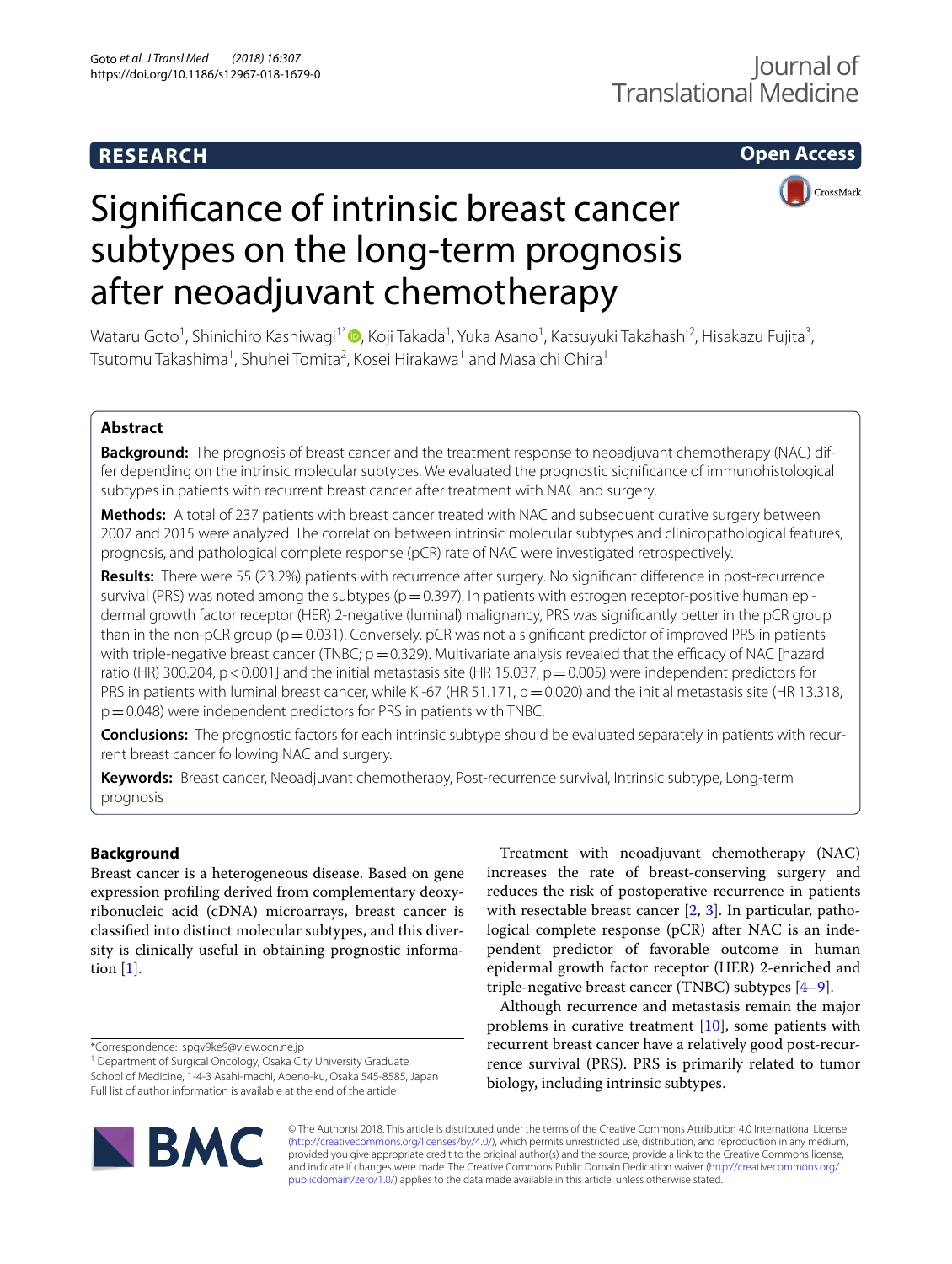However, few studies have examined the relationship between intrinsic subtypes and the PRS of patients with recurrent breast cancer  $[11-14]$  $[11-14]$ . This study aimed to evaluate the clinicopathological features and PRS according to intrinsic molecular subtypes of breast cancer in patients treated with NAC and subsequent curative surgery. To our knowledge, this study is the frst to demonstrate the prognostic signifcance of immunohistological subtypes in patients with recurrent breast cancer after treatment with NAC and surgery.

## **Methods**

## **Patients**

This study included 237 patients with resectable, earlystage breast cancer diagnosed as stage IIA (T1, N1, M0 or T2, N0, and M0), IIB (T2, N1, M0 or T3, N0, and M0), or IIIA (T1-2, N2, M0 or T3, N1-2, and M0) treated with NAC between 2007 and 2015. Tumor stage and T and N factors were stratifed based on the TNM Classifcation of Malignant Tumors, UICC Seventh Edition [\[15](#page-8-8)]. Breast cancer was confrmed histologically via core needle biopsy, or ultrasonography-guided vacuum-assisted biopsy. The tumor stage was determined via systemic imaging studies using computed tomography and bone scintigraphy. Tumors were classifed into intrinsic breast cancer subtypes according to the immunohistochemical expression of estrogen receptor (ER), progesterone receptor (PgR), HER-2, and Ki-67. The cut-offs for ER and PgR positivity were both>0% positive tumor cells with nuclear staining. Tumors with (1) 3+ HER2 on immunohistochemical staining, (2) HER2/centromere 17 ratio of ≥ 2.0 [[16](#page-8-9), [17](#page-8-10)], and a (3) a Ki-67 labeling index of≥14% tumor cells on nuclear staining, were considered to exhibit HER2 overexpression [[18\]](#page-8-11). Meanwhile, tumors with a 2+ HER2 on immunohistochemical staining were analyzed further via fuorescence in situ hybridization.

All patients received a standard NAC protocol consisting of four courses of FEC 100 (500 mg/m<sup>2</sup> fluorouracil, 100 mg/m<sup>2</sup> epirubicin, and 500 mg/m<sup>2</sup> cyclophosphamide) every 3 weeks, followed by 12 courses of 80 mg/ m2 paclitaxel administered weekly [\[19,](#page-8-12) [20](#page-9-0)]. Sixty-four patients had HER2-positive breast cancer and were administered additional [weekly (2 mg/kg) or tri-weekly (6 mg/kg)] trastuzumab during the paclitaxel treatment [[21\]](#page-9-1). Chemotherapy was administered in the outpatient department. Therapeutic anti-tumor effects were assessed according to the Response Evaluation Criteria in Solid Tumors [\[22\]](#page-9-2). pCR was defned as the complete disappearance of the invasive compartment of the lesion with or without intraductal components, including the lymph nodes [\[2](#page-8-1)]. Patients underwent mastectomy or breast-conserving surgery after NAC. All patients who underwent breast-conserving surgery also underwent

postoperative radiotherapy of the remnant breast. Relapse-free survival (RFS) was defned as the absence of all local, loco-regional, and distant recurrences. Conversely, PRS was defned as the time from tumor relapse to death from any cause. All patients were followed up via physical examination every 3 months, with ultrasonography every 6 months, and computed tomography and bone scintigraphy annually.

## **Ethics statement**

This study was conducted at Osaka City University Graduate School of Medicine, Osaka, Japan, according to the Reporting Recommendations for Tumor Marker Prognostic Studies guidelines and following a retrospectively written research, pathological evaluation, and statistical plan  $[23]$  $[23]$ . The study protocol was approved by the Ethics Committee of Osaka City University. Written informed consent was obtained from all subjects (#926).

## **Statistical analyses**

Statistical analyses was performed using the JMP13 software program (SAS Institute, Cary, NC, USA). The associations between intrinsic breast cancer subtypes and clinicopathological variables were evaluated using the  $\chi^2$ test (or Fisher's exact test when necessary). The Kaplan– Meier method was used to estimate RFS and PRS. The association between breast cancer subtypes and survival was analyzed via Kaplan–Meier plots and log-rank testing. The Cox proportional hazards model was used to compute univariate and multivariate hazards ratios (HR) for the study parameters with 95% confdence interval (CI). A p value of  $< 0.05$  was considered significant.

## **Results**

## **Analyses of all breast cancer patients**

The correlation between clinicopathological features and each intrinsic subtype is presented in Table [1.](#page-2-0) A total of 237 patients were included in this study. Among these, 93 (39.2%), 21 (8.9%), 43 (18.1%), and 80 (33.8%) had estrogen receptor-positive HER2-negative (luminal), luminal-HER2, HER2-enriched, and TNBC, respectively. Evaluation based on clinicopathological features showed that the pCR rate was signifcantly higher in patients with HER2-enriched breast cancer and TNBC ( $p=0.001$ ). The median follow-up period for RFS was 4.2 years (range 0.1–10.0 years). RFS was not signifcantly diferent in each subtype ( $p=0.784$ , log-rank) (Fig. [1a](#page-3-0)), and it was also signifcantly longer in patients who achieved pCR than those who did not  $(p=0.018, \log-rank)$  (Fig. [1b](#page-3-0)). In univariate analysis, RFS exhibited a signifcant relationship with Ki-67 (HR 0.553, 95% CI 0.325–0.945,  $p=0.031$ ) and pathological response (HR 2.046, 95% CI 1.143–3.891,  $p=0.015$ ). Multivariate analysis revealed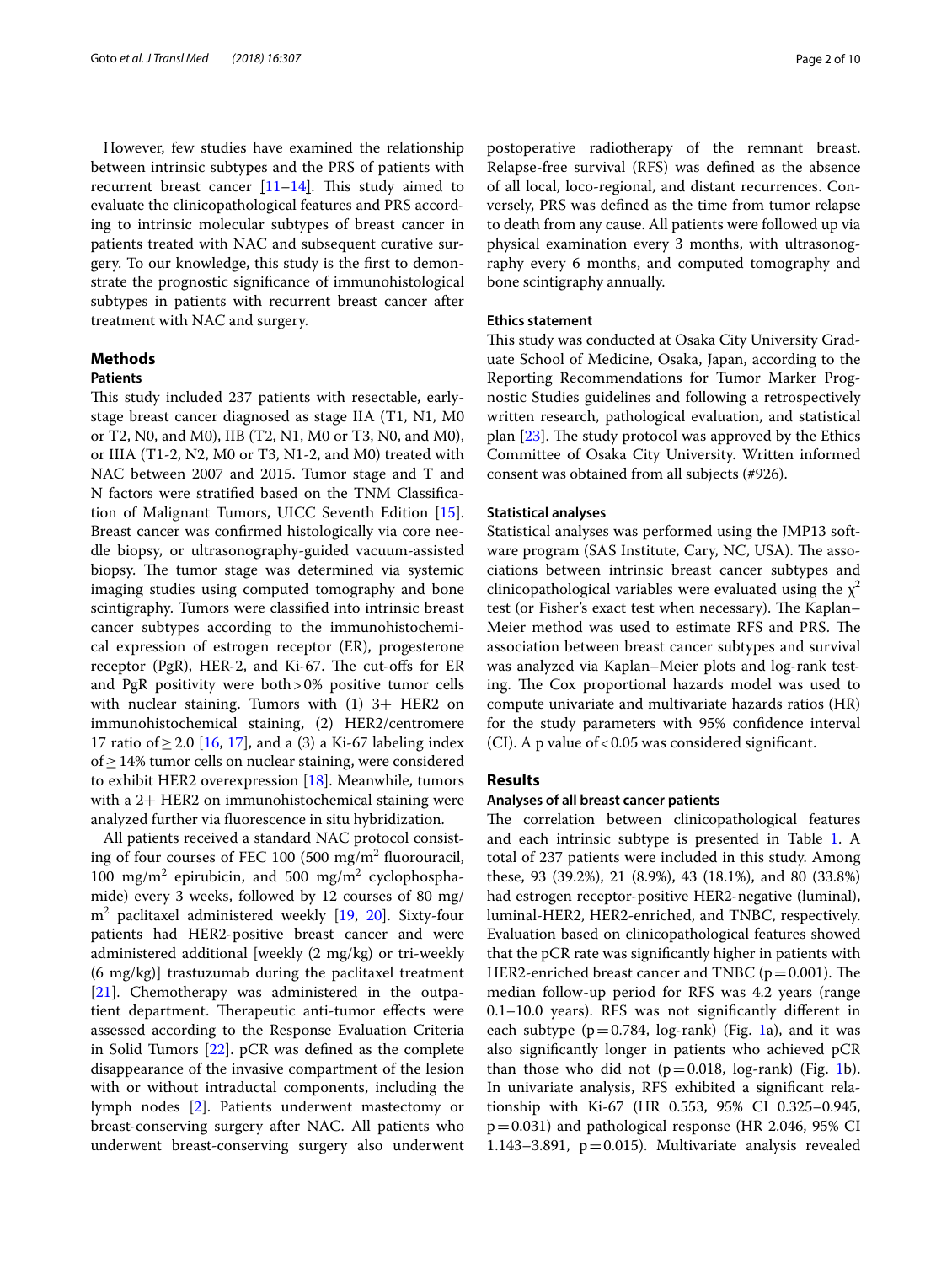| Page 5 OF |  |
|-----------|--|
|           |  |
|           |  |

| <b>Parameters</b>     | Intrinsic subtype   |                          |                                  |                         |       |  |
|-----------------------|---------------------|--------------------------|----------------------------------|-------------------------|-------|--|
|                       | Luminal<br>$(n=93)$ | Luminal-HER2<br>$(n=21)$ | <b>HER2-enriched</b><br>$(n=43)$ | <b>TNBC</b><br>$(n=80)$ |       |  |
| Age at operation      |                     |                          |                                  |                         |       |  |
| $\leq 56$             | 48 (51.6%)          | 12 (57.1%)               | 18 (41.9%)                       | 39 (48.8%)              |       |  |
| > 56                  | 45 (48.4%)          | 9 (42.9%)                | 25 (58.1%)                       | 41 (51.2%)              | 0.641 |  |
| Menopause             |                     |                          |                                  |                         |       |  |
| Pre-                  | 42 (45.1%)          | 9 (42.9%)                | 15 (34.9%)                       | 29 (36.3%)              |       |  |
| Post-                 | 51 (54.9%)          | 12 (57.1%)               | 28 (65.1%)                       | 51 (63.7%)              | 0.564 |  |
| Tumor size (cm)       |                     |                          |                                  |                         |       |  |
| $\leq 2$              | 13 (14.0%)          | 5(23.8%)                 | 5(11.6%)                         | 9(11.3%)                |       |  |
| >2                    | 80 (86.0%)          | 16 (76.2%)               | 38 (88.4%)                       | 71 (88.7%)              | 0.546 |  |
| Lymph node status     |                     |                          |                                  |                         |       |  |
| Negative              | 20 (21.5%)          | 9(42.9%)                 | 14 (32.6%)                       | 22 (27.5%)              |       |  |
| Positive              | 73 (78.5%)          | 12 (57.1%)               | 29 (67.4%)                       | 58 (72.5%)              | 0.206 |  |
| Nuclear grade         |                     |                          |                                  |                         |       |  |
| 1, 2                  | 76 (81.7%)          | 18 (85.7%)               | 35 (81.4%)                       | 65 (81.3%)              |       |  |
| 3                     | 17 (18.3%)          | 3 (14.3%)                | 8 (18.6%)                        | 15 (18.7%)              | 0.969 |  |
| Ki67 (%)              |                     |                          |                                  |                         |       |  |
| $\leq$ 14             | 34 (36.6%)          | 11 (52.4%)               | 15 (34.9%)                       | 19 (23.8%)              |       |  |
| >14                   | 59 (63.4%)          | 10 (47.6%)               | 28 (65.1%)                       | 61 (76.2%)              | 0.066 |  |
| Pathological response |                     |                          |                                  |                         |       |  |
| Non-pCR               | 70 (73.8%)          | 15 (71.4%)               | 19 (44.2%)                       | 42 (52.5%)              |       |  |
| pCR                   | 23 (26.2%)          | 6(28.6%)                 | 24 (55.8%)                       | 38 (47.5%)              | 0.001 |  |

<span id="page-2-0"></span>

|  |  |  |  | Table 1 Correlation between clinicopathological features and each intrinsic subtype in 237 patients treated with NAC |
|--|--|--|--|----------------------------------------------------------------------------------------------------------------------|
|--|--|--|--|----------------------------------------------------------------------------------------------------------------------|

*NAC* neoadjuvant chemotherapy, *HER2* human epidermal growth factor receptor 2, *TNBC* triple-negative breast cancer, *pCR* pathological complete response

that Ki-67 (HR 0.548, 95% CI 0.300–0.991,  $p = 0.047$ ) and pathological response (HR 1.886, 95% CI: 1.005–3.803,  $p=0.048$ ) were independent prognostic factors for recurrence (Table [2](#page-4-0)).

Additionally, we investigated the prognostic factors for RFS in each breast cancer subtype. Among the 93 patients with luminal type, no signifcant diference was observed in RFS according to pathological response ( $p=0.731$ , log-rank) (Fig. [1](#page-3-0)c). In univariate analysis, no clinicopathological feature correlated signifcantly with RFS. Meanwhile, multivariate analysis revealed that lymph node (HR 4.842, 95% CI 1.336–31.230, p=0.013) and Ki-67 (HR 0.336, 95% CI 0.119–0.906,  $p=0.031$ ) were independent prognostic factors for recurrence (Table [2](#page-4-0)). Among the 43 patients with HER2-enriched breast cancer, no signifcant diference was noted in RFS in relation to pathological response ( $p=0.506$ , log-rank) (Fig. [1d](#page-3-0)). In univariate and multivariate analyses, there was no independent prognostic factor for recurrence in this study (Table [2](#page-4-0)). Among the 80 patients with TNBC, RFS was signifcantly longer in patients who achieved pCR than those who did not  $(p=0.005, \log-rank)$  (Fig. [1e](#page-3-0)). In univariate analysis, only pathological response (HR 4.251, 95% CI 1.557–14.857,  $p = 0.004$ ) was significantly

correlated with RFS. Multivariate analysis also revealed that only pathological response (HR 5.013, 95% CI 1.612–19.386,  $p=0.004$ ) was an independent prognostic factor for survival. Because the number of patients with luminal-HER2 breast cancer was small ( $n=21$ ), statistical analyses were not performed (Table [2](#page-4-0)).

## **Analyses of patients with recurrence after surgery**

Among the 237 patients, 55 relapsed after surgery. The correlation between clinicopathological features and each intrinsic subtype is presented in Table [3.](#page-5-0) Among the 55 patients who relapsed, 23 (41.8%), 3 (5.4%), 9 (16.4%), and 20 (36.4%) had luminal, luminal-HER2, HER2-enriched, and TNBC, respectively. Evaluation based on clinicopathological features revealed that there was no signifcant correlation between each intrinsic subtype and any clinicopathological parameter, including  $pCR$  ( $p=0.306$ ). The median follow-up period for PRS was 1.5 years (range 0.1–7.9 years). Although PRS was the worst in patients with TNBC, it was not signifcantly diferent in each subtype ( $p=0.397$ , log-rank) (Fig. [2](#page-6-0)a). PRS was also signifcantly longer in patients who achieved pCR than those who did not  $(p=0.021, \log-rank)$  $(p=0.021, \log-rank)$  $(p=0.021, \log-rank)$  (Fig. 2b). In univariate analysis, PRS exhibited a signifcant relationship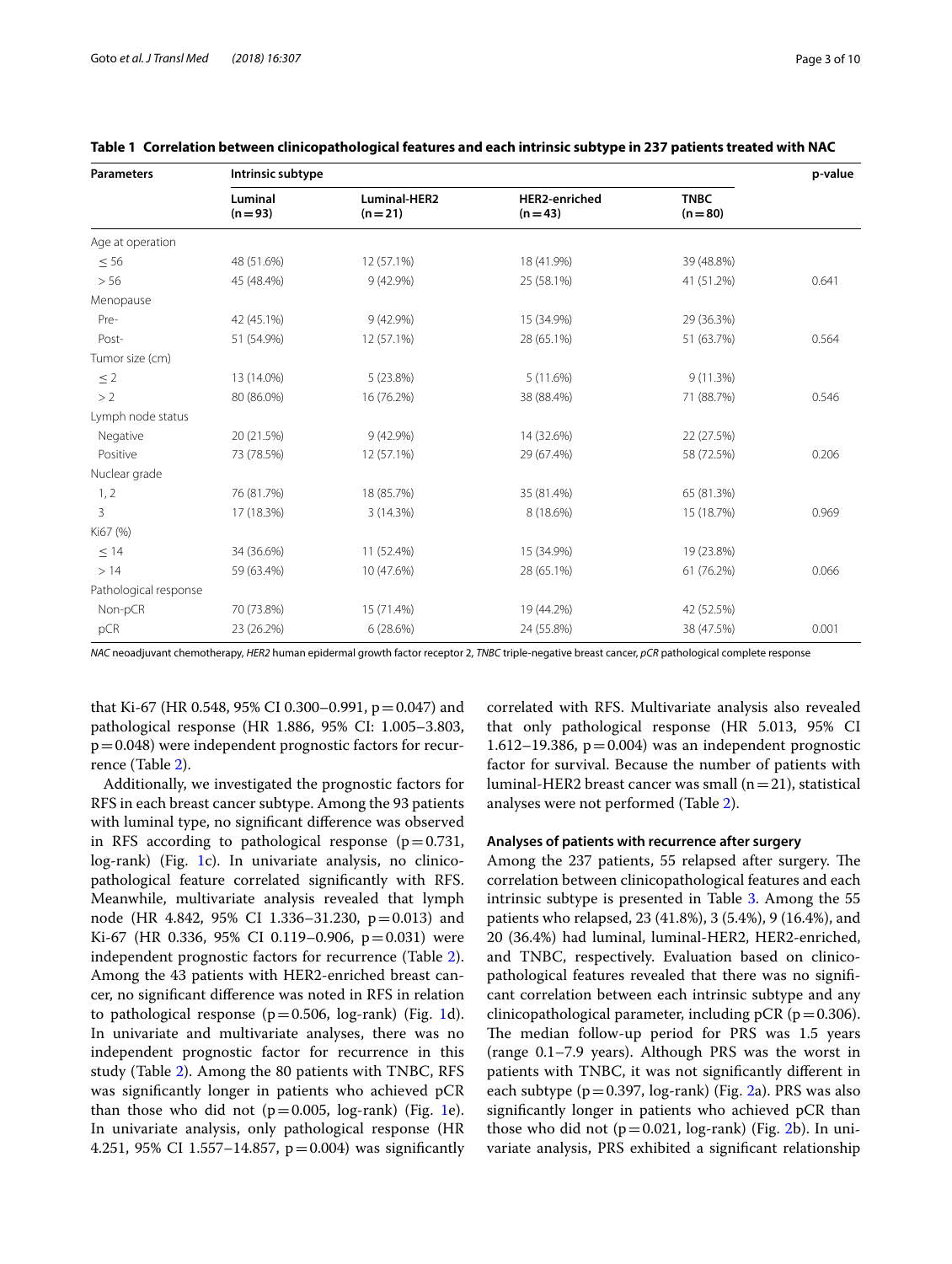<span id="page-3-0"></span>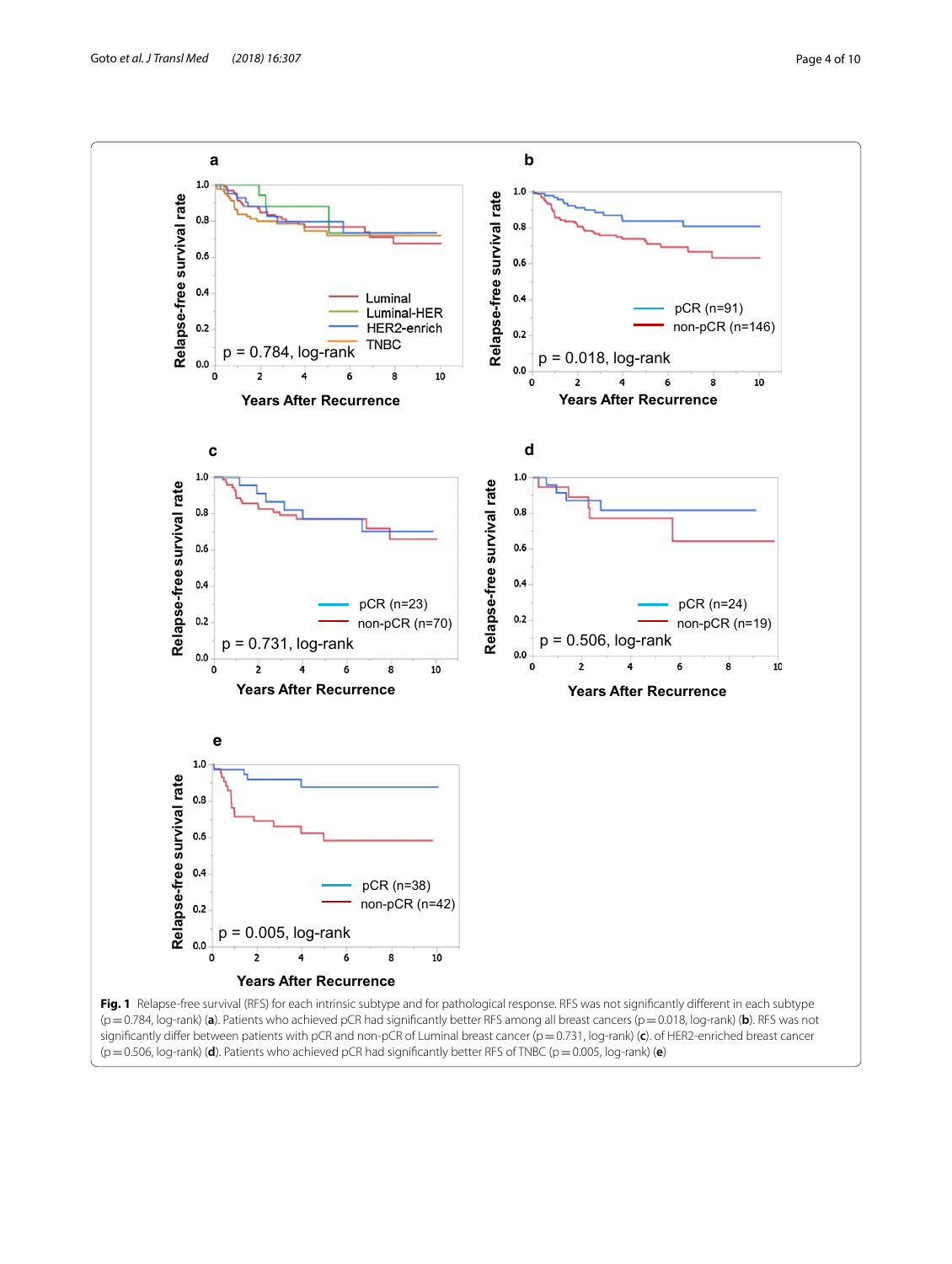|                                 | Univariate analysis |                  |         | <b>Multivariate analysis</b> |                   |         |
|---------------------------------|---------------------|------------------|---------|------------------------------|-------------------|---------|
|                                 | <b>Hazard ratio</b> | 95% CI           | p-value | <b>Hazard ratio</b>          | 95% CI            | p-value |
| All breast cancer ( $n = 237$ ) |                     |                  |         |                              |                   |         |
| Age $(\leq 56)$                 | 1.491               | $0.877 - 2.565$  | 0.141   | 2.130                        | 0.828-4.847       | 0.111   |
| Menopause $(-)$                 | 1.220               | $0.709 - 2.074$  | 0.467   | 0.703                        | $0.310 - 1.802$   | 0.439   |
| Tumor size $(>2)$               | 1.679               | 0.738-4.830      | 0.236   | 1.509                        | 0.640-4.436       | 0.372   |
| Lymph node $(+)$                | 1.720               | $0.904 - 3.620$  | 0.102   | 1.829                        | 0.950-3.880       | 0.072   |
| Nuclear grade (3)               | 0.899               | $0.427 - 1.713$  | 0.758   | 1.452                        | $0.642 - 3.064$   | 0.356   |
| Ki67 (> 14)                     | 0.553               | $0.325 - 0.945$  | 0.031   | 0.548                        | $0.300 - 0.991$   | 0.047   |
| Pathological response (non-pCR) | 2.046               | 1.143-3.891      | 0.015   | 1.886                        | 1.005-3.746       | 0.048   |
| Luminal ( $n = 93$ )            |                     |                  |         |                              |                   |         |
| Age $(\leq 56)$                 | 1.223               | $0.537 - 2.871$  | 0.631   | 5.007                        | 0.988-20.715      | 0.052   |
| Menopause $(-)$                 | 0.864               | $0.367 - 1.974$  | 0.730   | 0.268                        | $0.072 - 1.290$   | 0.094   |
| Tumor size $(>2)$               | 2.077               | $0.607 - 13.00$  | 0.276   | 2.444                        | $0.650 - 16.093$  | 0.206   |
| Lymph node $(+)$                | 3.188               | 0.935-19.94      | 0.066   | 4.842                        | 1.336-31.230      | 0.013   |
| Nuclear grade (3)               | 1.110               | $0.365 - 2.799$  | 0.839   | 2.386                        | $0.640 - 8.278$   | 0.187   |
| Ki67 (> 14)                     | 0.587               | $0.256 - 1.360$  | 0.209   | 0.336                        | $0.119 - 0.906$   | 0.031   |
| Pathological response (non-pCR) | 1.178               | $0.487 - 3.281$  | 0.728   | 1.403                        | $0.513 - 4.387$   | 0.523   |
| HER2-enriched ( $n = 43$ )      |                     |                  |         |                              |                   |         |
| Age $(\leq 56)$                 | 2.124               | 0.559-8.614      | 0.262   | 1.059                        | 0.050-9.029       | 0.962   |
| Menopause $(-)$                 | 1.877               | $0.463 - 7.126$  | 0.359   | 6.241                        | $0.451 - 175.683$ | 0.177   |
| Tumor size $(>2)$               | 1.063               | 0.195-19.750     | 0.953   | 0.281                        | $0.024 - 6.713$   | 0.368   |
| Lymph node $(+)$                | 1.859               | $0.447 - 12.523$ | 0.417   | 1.683                        | $0.292 - 15.232$  | 0.579   |
| Nuclear grade (3)               | 0.405               | $0.022 - 2.245$  | 0.344   | 0.163                        | $0.007 - 1.387$   | 0.103   |
| Ki67 (> 14)                     | 0.607               | $0.160 - 2.460$  | 0.464   | 0.868                        | $0.140 - 6.349$   | 0.882   |
| Pathological response (non-pCR) | 1.556               | $0.412 - 6.289$  | 0.508   | 4.430                        | 0.569-55.264      | 0.163   |
| $TNEC(n=80)$                    |                     |                  |         |                              |                   |         |
| Age $(\leq 56)$                 | 1.483               | $0.611 - 3.697$  | 0.381   | 2.697                        | 0.542-10.890      | 0.205   |
| Menopause $(-)$                 | 1.318               | $0.515 - 3.195$  | 0.550   | 0.539                        | $0.136 - 2.660$   | 0.416   |
| Tumor size $(>2)$               | 1.155               | $0.333 - 7.263$  | 0.844   | 0.643                        | $0.160 - 4.296$   | 0.596   |
| Lymph node $(+)$                | 1.065               | $0.411 - 3.282$  | 0.904   | 0.625                        | $0.214 - 2.083$   | 0.421   |
| Nuclear grade (3)               | 1.098               | 0.314-2.999      | 0.868   | 2.909                        | 0.679-11.523      | 0.143   |
| Ki67 (> 14)                     | 0.488               | $0.202 - 1.250$  | 0.130   | 0.486                        | $0.150 - 1.518$   | 0.213   |
| Pathological response (non-pCR) | 4.251               | 1.557-14.857     | 0.004   | 5.013                        | 1.612-19.386      | 0.004   |

## <span id="page-4-0"></span>**Table 2 Univariate and multivariate analyses with respect to relapse-free survival in breast cancer subtypes**

Values in parentheses are 95% confdence intervals

*CI* confdence interval, *pCR* pathological complete response, *TNBC* triple-negative breast cancer

with pathological response (HR 3.321, 95% CI 1.264– 11.437, p=0.013) and RFS (HR 2.439, 95% CI 1.005– 7.269,  $p=0.049$ ). Multivariate analysis showed that tumor size (HR 5.533, 95% CI 1.251–39.287, p=0.023), Ki-67 (HR 2.606, 95% CI 1.028-6.780, p=0.044), pathological response (HR 4.355, 95% CI 1.438–16.871, p=0.008), and metastatic site (HR 2.496, 95% CI 1.007– 6.126,  $p = 0.048$ ) had strong prognostic significance for PRS (Table [4\)](#page-7-0).

Among the 23 patients with luminal type, PRS was signifcantly longer in patients who achieved pCR than those who did not  $(p=0.031, \log-rank)$  (Fig. [2c](#page-6-0)). Pathological response (HR 7.144, 95% CI 1.358–131.592, p=0.016) was signifcantly correlated with PRS in univariate analysis. Multivariate analysis revealed that tumor size  $(HR \ 3.108 \times 10^9, 95\% \ \text{CI} \ 1.662 - 7.5 \times 10^{179}, \ \text{p} = 0.024),$ lymph node (HR  $1.772 \times 10^{10}$ , 95% CI 1.806–unparsable,  $p=0.028$ ), pathological response (HR 300.204, 95%) CI 7.824–52,372.311, p<0.001), and metastatic site (HR 15.037, 95% CI 2.182–159.623, p=0.005) were independent prognostic factors for survival (Table [4](#page-7-0)). Among the 20 patients with TNBC, there was no signifcant diference in PRS in relation to pathological response  $(p=0.329, log-rank)$  (Fig. [2d](#page-6-0)). In univariate analysis, only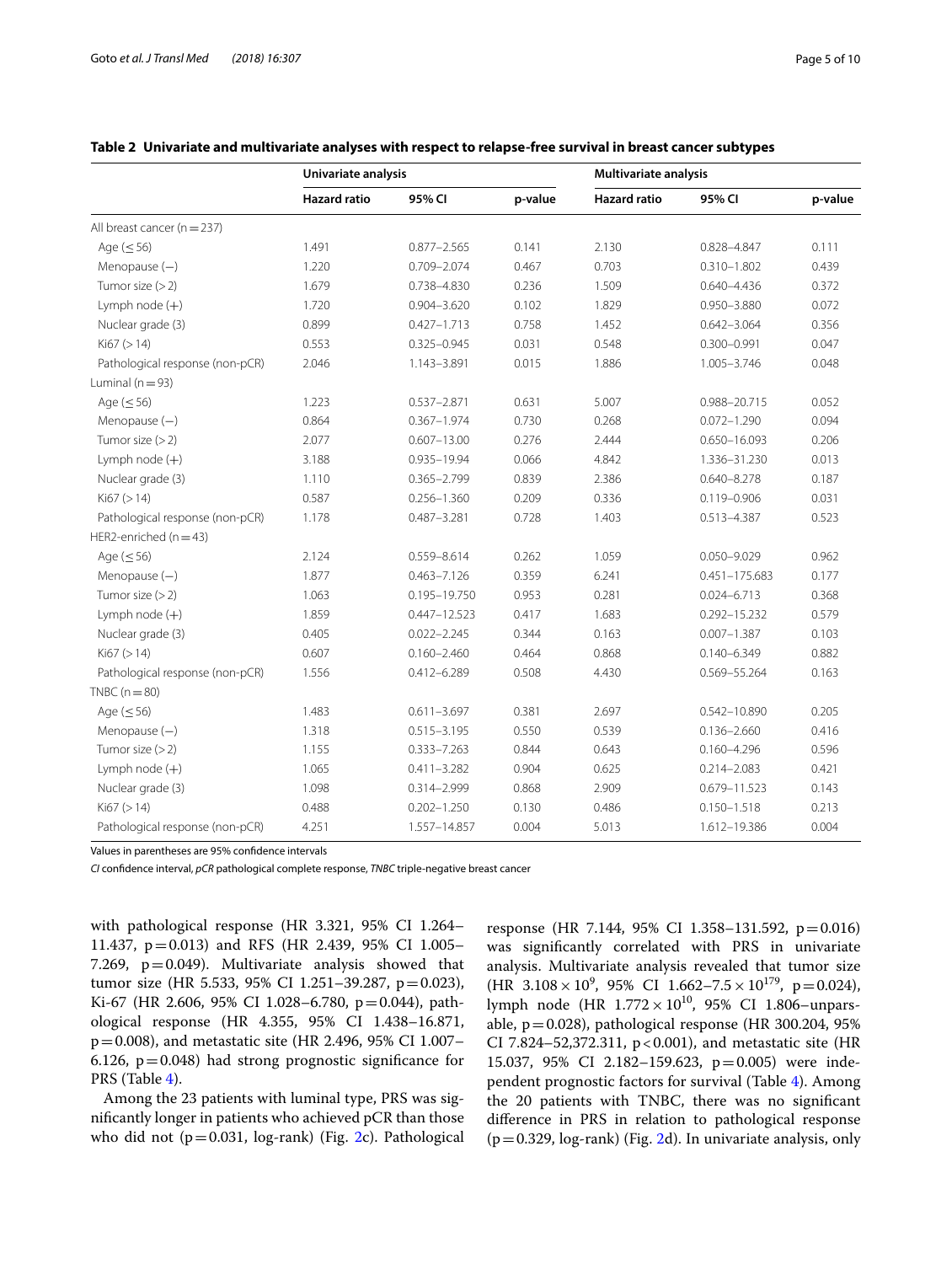| <b>Parameters</b>             | Intrinsic subtype   |                                |                                 |                         |       |  |
|-------------------------------|---------------------|--------------------------------|---------------------------------|-------------------------|-------|--|
|                               | Luminal<br>$(n=23)$ | <b>Luminal-HER2</b><br>$(n=3)$ | <b>HER2-enriched</b><br>$(n=9)$ | <b>TNBC</b><br>$(n=20)$ |       |  |
| Age at operation              |                     |                                |                                 |                         |       |  |
| $\leq 56$                     | 13 (56.5%)          | 2(66.7%)                       | 5 (55.6%)                       | 11 (55.0%)              |       |  |
| > 56                          | 10 (43.5%)          | $1(33.3\%)$                    | $4(44.4\%)$                     | $9(45.0\%)$             | 0.985 |  |
| Menopause                     |                     |                                |                                 |                         |       |  |
| Pre-                          | 10 (43.5%)          | 2(66.7%)                       | $4(44.4\%)$                     | 8 (40.0%)               |       |  |
| Post-                         | 13 (56.5%)          | $1(33.3\%)$                    | 5(55.6%)                        | 12 (60.0%)              | 0.860 |  |
| Tumor size (cm)               |                     |                                |                                 |                         |       |  |
| $\leq$ 2                      | 2(8.7%)             | $0(0.0\%)$                     | $1(11.1\%)$                     | $2(10.0\%)$             |       |  |
| >2                            | 21 (91.3%)          | 3 (100.0%)                     | 8 (88.9%)                       | 18 (90.0%)              | 0.888 |  |
| Lymph node status             |                     |                                |                                 |                         |       |  |
| Negative                      | 2(8.7%)             | $1(33.3\%)$                    | 2(22.2%)                        | 5 (25.0%)               |       |  |
| Positive                      | 21 (91.3%)          | 2(66.7%)                       | 7 (77.8%)                       | 15 (75.0%)              | 0.437 |  |
| Nuclear grade                 |                     |                                |                                 |                         |       |  |
| 1, 2                          | 18 (78.3%)          | 3 (100.0%)                     | 8 (88.9%)                       | 16 (80.0%)              |       |  |
| 3                             | 5(21.7%)            | $0(0.0\%)$                     | $1(11.1\%)$                     | 4 (20.0%)               | 0.620 |  |
| Ki67 (%)                      |                     |                                |                                 |                         |       |  |
| $\leq$ 14                     | 11 (47.8%)          | 3 (100.0%)                     | 4 (44.4%)                       | 8 (40.0%)               |       |  |
| >14                           | 12 (52.2%)          | $0(0.0\%)$                     | 5 (55.6%)                       | 12 (60.0%)              | 0.175 |  |
| Pathological response         |                     |                                |                                 |                         |       |  |
| Non-pCR                       | 17 (73.9%)          | 3 (100.0%)                     | 5 (55.6%)                       | 16 (80.0%)              |       |  |
| pCR                           | $6(26.1\%)$         | $0(0.0\%)$                     | 4 (44.4%)                       | 4 (20.0%)               | 0.306 |  |
| Metastatic site               |                     |                                |                                 |                         |       |  |
| Local/bone                    | 16 (69.6%)          | 2(66.7%)                       | 5 (55.6%)                       | 12 (60.0%)              |       |  |
| Distant                       | 7 (30.4%)           | $1(33.3\%)$                    | $4(44.4\%)$                     | 8 (40.0%)               | 0.866 |  |
| Relapse-free survival (years) |                     |                                |                                 |                         |       |  |
| < 2                           | 13 (56.5%)          | $1(33.3\%)$                    | 5 (55.6%)                       | 16 (80.0%)              |       |  |
| $\geq 2$                      | 10 (43.5%)          | 2(66.7%)                       | 4 (44.4%)                       | 4 (20.0%)               | 0.220 |  |

## <span id="page-5-0"></span>**Table 3 Correlation between clinicopathological features and each intrinsic subtype in 55 patients with recurrence after surgery**

*HER2* human epidermal growth factor receptor 2, *TNBC* triple-negative breast cancer, *pCR* pathological complete response

Ki-67 (HR 4.242, 95% CI 1.078-28.056, p=0.038) was signifcantly correlated with PRS. Multivariate analysis revealed that Ki-67 (HR 51.171, 95% CI 1.769–4346.194, p=0.020) and metastatic site (HR 13.318, 95% CI 1.021– 540.473, p=0.048) were independent prognostic factors for survival. Because the number of patients with luminal-HER2 ( $n=3$ ) and HER2-enriched ( $n=9$ ) breast cancer was small, statistical analyses were not performed (Table [4](#page-7-0)).

## **Discussion**

Classifcation of breast cancer intrinsic subtypes is useful in the prediction of therapeutic response and prognosis, mainly for the primary tumor. However, there have been few studies that stratify patients with recurrent breast cancer by intrinsic subtype  $[11-14]$  $[11-14]$  $[11-14]$ . These studies

reported that ER-negative breast cancer or TNBC was signifcantly associated with poor prognosis. However, these investigations were not examined by each intrinsic subtype of breast cancer. In our study, among 20 TNBC patients with recurrence, low Ki-67 and metastatic site (local or bone) were signifcantly associated with good prognosis. In addition, although these studies included patients who were not treated with NAC, NAC is the gold standard of care for breast cancer. Our study is the frst to investigate the prognostic factor of recurrent breast cancer after treatment with NAC and surgery in all intrinsic subtypes.

In the present study, patients with HER2-enriched breast cancer and TNBC had signifcantly higher pCR rates among all the patient groups. In particular, RFS after NAC and surgery was signifcantly longer for patients with TNBC who achieved pCR. Because some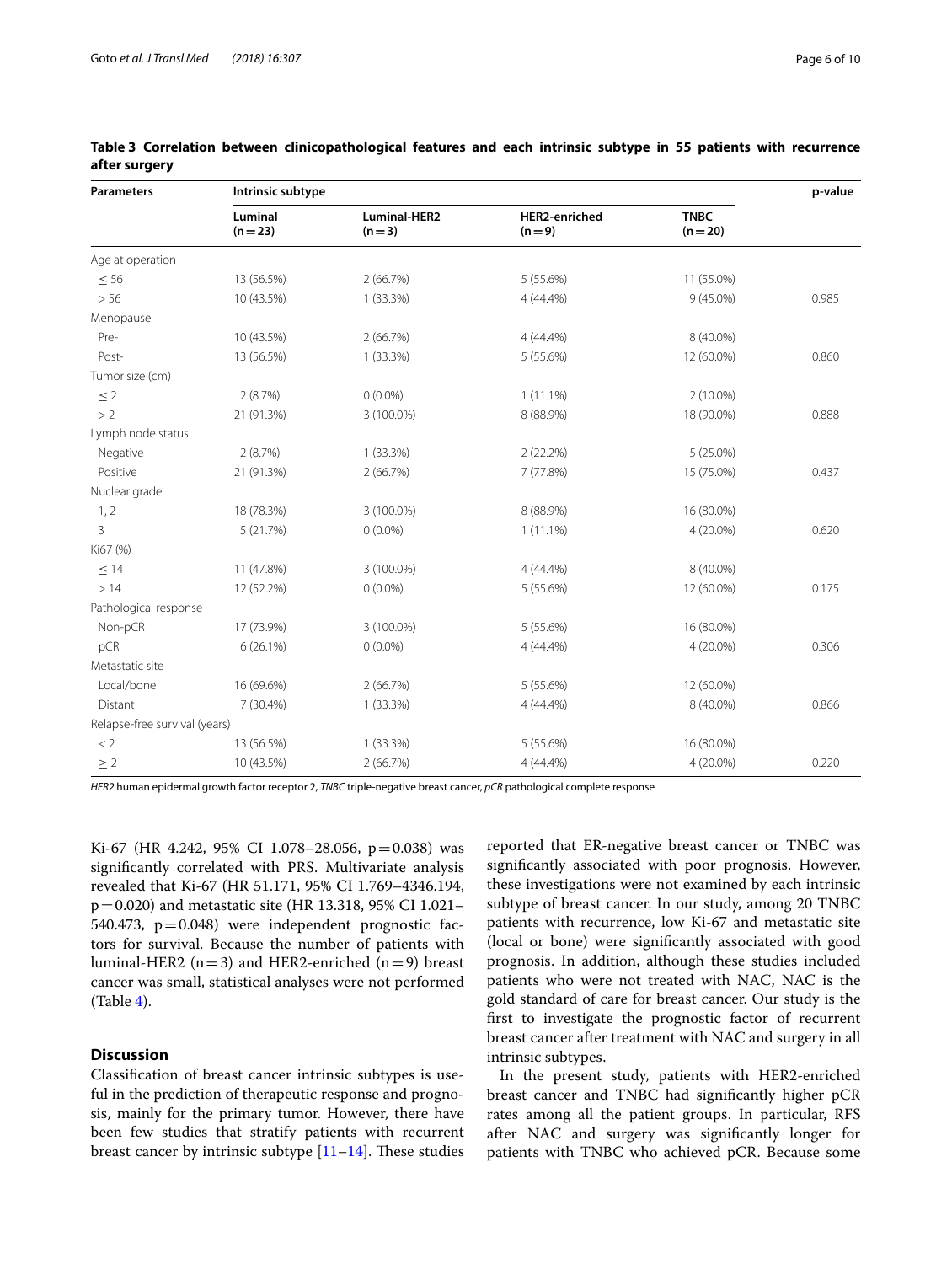

<span id="page-6-0"></span>previous studies suggested that the treatment response of highly malignant breast cancers, namely, HER2-enriched breast cancer and TNBC, is related to the number of tumor-infltrating lymphocytes, both are considered to have high immunoactivity [\[24](#page-9-4)[–27](#page-9-5)]. However, among patients who relapsed after surgery, no association between each subtype and clinicopathological features was found, including pathological response. Additionally, PRS was signifcantly better for patients with luminal breast cancer who achieved pCR, but not for those with TNBC. Luminal breast cancer comprises epithelial cells and has low invasion capability, whereas TNBC comprises mesenchymal cells, and has high invasion and migration capabilities [[28,](#page-9-6) [29](#page-9-7)]. Compared to that of the primary tumor, relapsed breast cancer after NAC and surgery often acquires resistance to chemotherapy; thus, the prognosis may depend on the degree of invasion or migration rather than immunoactivity.

In terms of metastatic sites at relapse, distant metastasis, such as the liver or lung, excluding bone, is considered life-threatening and is often treated with chemotherapy based on the frst-line regimen [\[30](#page-9-8)]. Even in our study, the metastatic site was an independent prognostic factor for both the luminal and TNBC subtypes. A recent study reported that disease-free interval was signifcantly associated with PRS, particularly in luminal breast cancer  $[31]$  $[31]$ . However, in this study, there was no relationship between RFS and PRS for both luminal breast cancer and TNBC. The reason for this inconsistent result may be that we only analyzed patients treated with NAC. Future studies may fnd that cyclin-dependent kinase 4/6 inhibitors (palbociclib, ribociclib, and abemaciclib) could be an efective treatment modality for cases of recurrent luminal cancer that did not achieve pCR.

In the present study, patients were classifed into subtypes according to fndings from core needle biopsy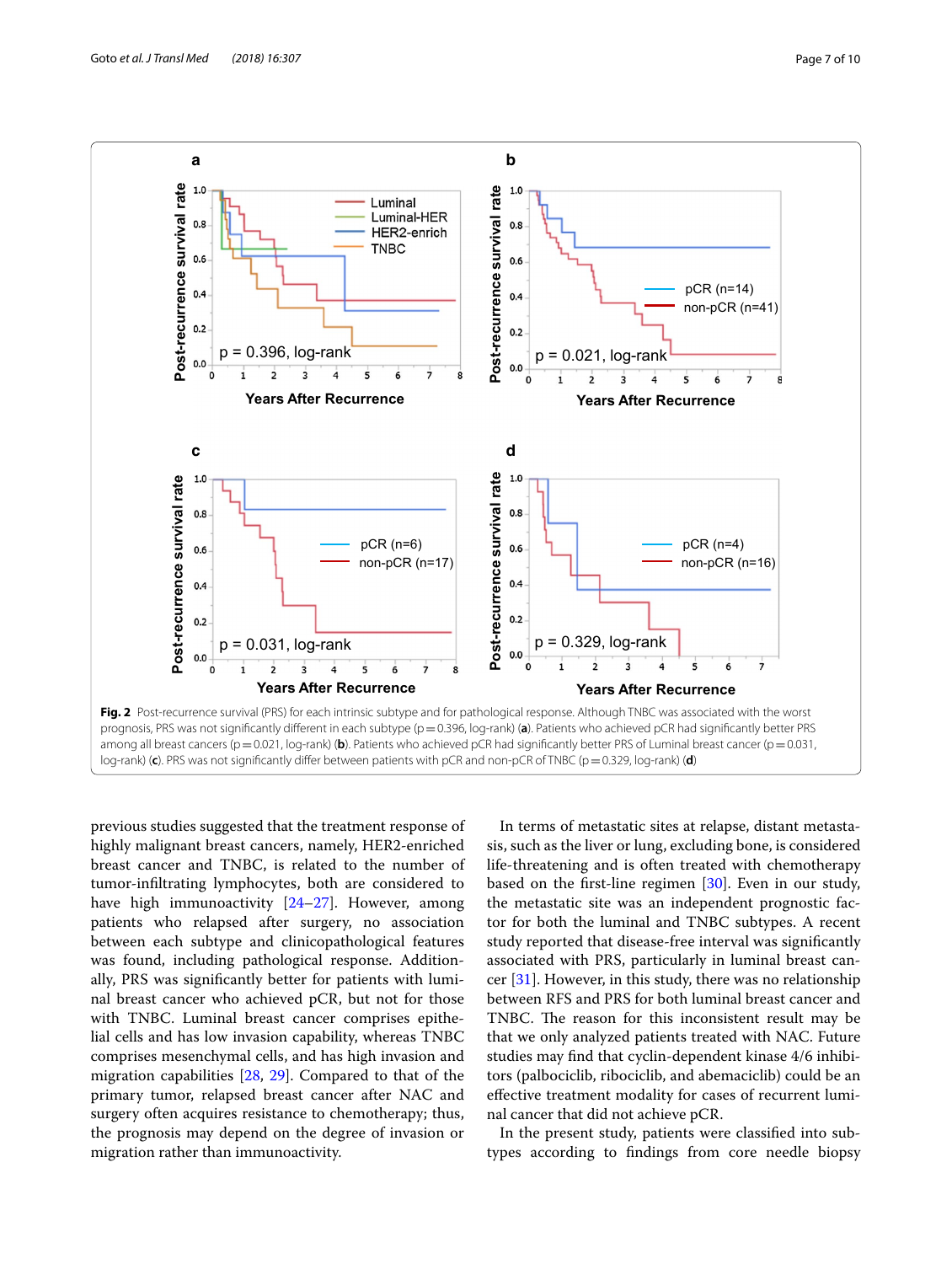|                                   | Univariate analysis   |                  |         | Multivariate analysis  |                               |         |
|-----------------------------------|-----------------------|------------------|---------|------------------------|-------------------------------|---------|
|                                   | <b>Hazard ratio</b>   | 95% CI           | p-value | <b>Hazard ratio</b>    | 95% CI                        | p-value |
| All breast cancer ( $n = 55$ )    |                       |                  |         |                        |                               |         |
| Age $(\leq 56)$                   | 0.639                 | $0.301 - 1.331$  | 0.231   | 0.369                  | $0.076 - 1.337$               | 0.135   |
| Menopause $(-)$                   | 0.651                 | $0.289 - 1.380$  | 0.268   | 1.936                  | 0.518-9.476                   | 0.340   |
| Tumor size $(>2)$                 | 2.262                 | $0.666 - 14.138$ | 0.216   | 5.534                  | 1.251-39.387                  | 0.023   |
| Lymph node $(+)$                  | 0.760                 | $0.288 - 2.611$  | 0.627   | 0.295                  | $0.083 - 1.207$               | 0.086   |
| Nuclear grade (3)                 | 1.308                 | $0.516 - 2.921$  | 0.547   | 0.751                  | $0.256 - 2.016$               | 0.577   |
| Ki67 (> 14)                       | 1.797                 | 0.859-3.881      | 0.120   | 2.606                  | 1.028-6.780                   | 0.044   |
| Pathological response (non-pCR)   | 3.321                 | 1.264-11.437     | 0.013   | 4.355                  | 1.438-16.871                  | 0.008   |
| Metastasis site (distant)         | 1.415                 | $0.666 - 2.950$  | 0.359   | 2.496                  | $1.007 - 6.126$               | 0.048   |
| Relapse-free survival (< 2 years) | 2.439                 | 1.005-7.269      | 0.049   | 1.938                  | $0.681 - 6.598$               | 0.225   |
| Luminal ( $n = 23$ )              |                       |                  |         |                        |                               |         |
| Age $(\leq 56)$                   | 1.228                 | $0.382 - 3.948$  | 0.724   | 5.415                  | 0.194-115.713                 | 0.275   |
| Menopause $(-)$                   | 1.252                 | 0.369-3.941      | 0.704   | 1.614                  | 0.104-46.371                  | 0.736   |
| Tumor size $(>2)$                 | $6.235 \times 10^{7}$ | $0.822 - 0.822$  | 0.073   | $3.108 \times 10^{9}$  | $1.662 - 7.5 \times 10^{179}$ | 0.024   |
| Lymph node $(+)$                  | $5.733 \times 10^{7}$ | $0.561 - 0.561$  | 0.135   | $1.772 \times 10^{10}$ | 1.806-unparsable              | 0.028   |
| Nuclear grade (3)                 | 1.198                 | $0.265 - 4.042$  | 0.791   | 0.436                  | 0.034-4.914                   | 0.477   |
| Ki67 (> 14)                       | 1.118                 | $0.345 - 3.648$  | 0.849   | 0.982                  | $0.180 - 4.386$               | 0.982   |
| Pathological response (non-pCR)   | 7.144                 | 1.358-131.592    | 0.016   | 300.204                | 7.824-52,372.311              | < 0.001 |
| Metastatic site (distant)         | 2.520                 | 0.740-7.971      | 0.132   | 15.037                 | 2.182-159.623                 | 0.005   |
| Relapse-free survival (< 2 years) | 2.175                 | $0.647 - 9.825$  | 0.219   | 0.165                  | $0.012 - 2.177$               | 0.160   |
| TNBC $(n=20)$                     |                       |                  |         |                        |                               |         |
| Age $(\leq 56)$                   | 0.936                 | $0.291 - 3.018$  | 0.910   | 0.578                  | $0.011 - 20.101$              | 0.759   |
| Menopause $(-)$                   | 1.025                 | $0.299 - 3.258$  | 0.967   | 0.919                  | $0.022 - 36.398$              | 0.962   |
| Tumor size $(>2)$                 | 0.948                 | $0.222 - 6.663$  | 0.949   | 2.141                  | 0.100-93.753                  | 0.639   |
| Lymph node $(+)$                  | 0.507                 | $0.133 - 2.415$  | 0.360   | 1.083                  | 0.049-53.468                  | 0.963   |
| Nuclear grade (3)                 | 1.841                 | $0.479 - 6.155$  | 0.350   | 0.109                  | $0.003 - 1.421$               | 0.094   |
| Ki67 (> 14)                       | 4.242                 | 1.078-28.056     | 0.038   | 51.171                 | 1.769-4346.194                | 0.020   |
| Pathological response (non-pCR)   | 2.110                 | 0.547-13.871     | 0.303   | 1.813                  | $0.045 - 56.645$              | 0.733   |
| Metastatic site (distant)         | 1.569                 | 0.486-5.070      | 0.442   | 13.318                 | 1.021-540.473                 | 0.048   |
| Relapse-free survival (< 2 years) | $7.070 \times 10^{7}$ | $0.812 - 0.812$  | 0.074   | $2.294 \times 10^{7}$  | $0.027 - 3.0 \times 10^{289}$ | 0.454   |

## <span id="page-7-0"></span>**Table 4 Univariate and multivariate analyses with respect to post-recurrence survival in breast cancer subtypes**

Values in parentheses are 95% confdence intervals

*CI* confdence interval, *pCR* pathological complete response, *TNBC* triple-negative breast cancer

before NAC, while it has been reported that the receptor status of the relapsed breast cancer after NAC may change [[32](#page-9-10), [33](#page-9-11)]. Re-biopsy after recurrence is recommended because it may improve information for creating an individualized treatment plan [[16\]](#page-8-9). However, re-biopsy of distant recurrence is often difficult, including the brain or bone, and we did not analyze it in this study. Instead of core needle biopsy of the tumor, liquid biopsy, such as of circulating tumor cells, cell-free DNA, and tumor-derived exosomes, is likely to infuence the treatment strategy in the future [\[34](#page-9-12), [35](#page-9-13)].

A potential limitation of the current study is that we did not evaluate luminal-HER2, and HER2-enriched breast cancer in detail because of the small sample size of

our study. Further prospective cohort studies are therefore needed to address these limitations.

## **Conclusions**

This study is the first to investigate the PRS of patients treated with NAC and subsequent curative surgery in each intrinsic molecular subtype. It is important to separately evaluate the prognostic factors for each intrinsic subtype in patients with recurrent breast cancer following NAC and surgery.

#### **Abbreviations**

NAC: neoadjuvant chemotherapy; pCR: pathological complete response; PRS: post-recurrence survival; HER: human epidermal growth factor receptor; TNBC: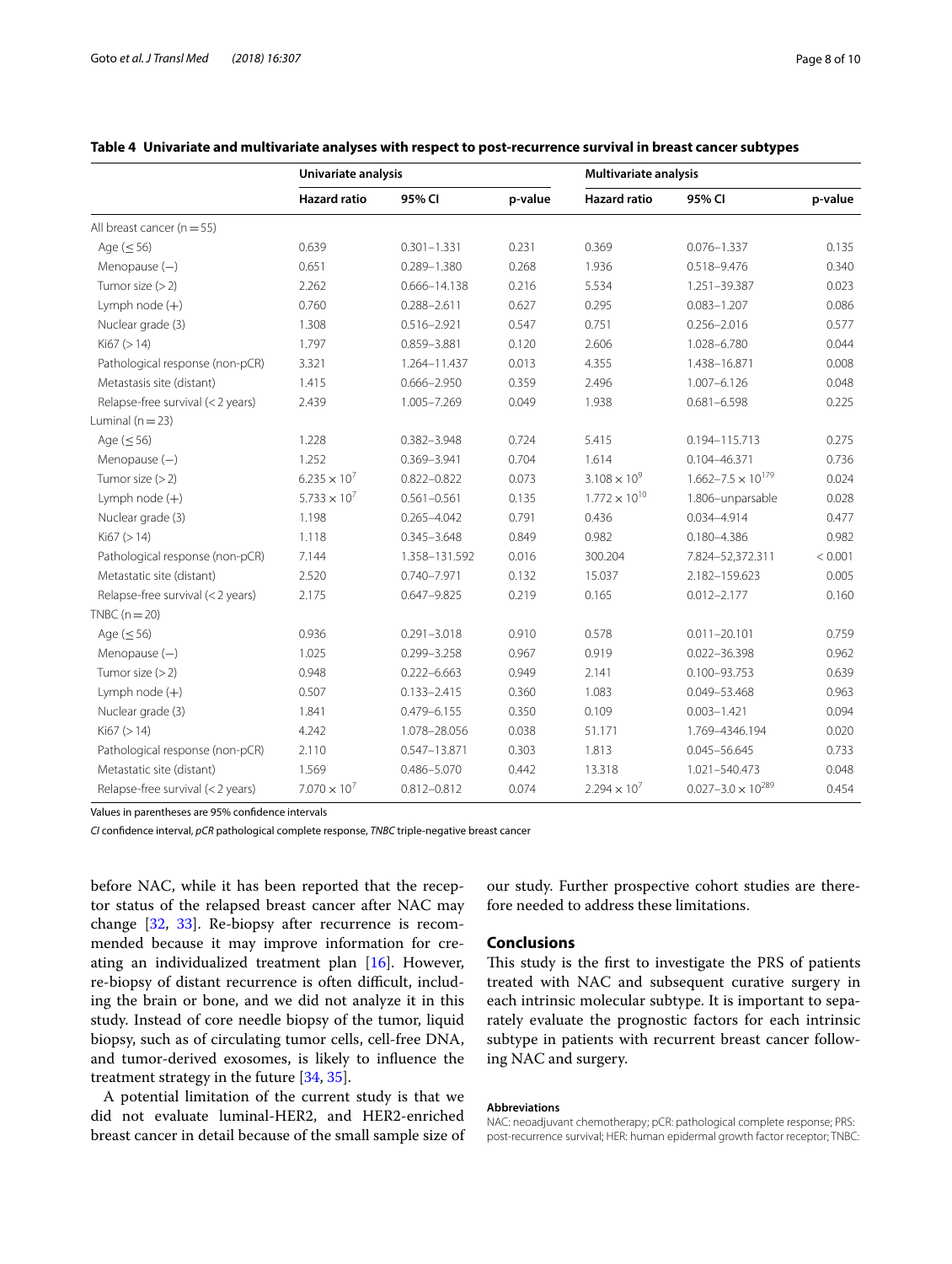triple-negative breast cancer; HR: hazard ratio; ER: estrogen receptor; PgR: progesterone receptor; RFS: relapse-free survival; CI: confdence interval.

## **Authors' contributions**

All authors were involved in the preparation of this manuscript. WG collected the data, and wrote the manuscript. SK, KTakada, YA, KTakahashi and TT performed the operation and designed the study. WG, SK and ST summarized the data and revised the manuscript. HF, KH and MO substantial contribution to the study design, performed the operation, and revised the manuscript. All authors read and approved the fnal manuscript.

#### **Author details**

<sup>1</sup> Department of Surgical Oncology, Osaka City University Graduate School of Medicine, 1-4-3 Asahi-machi, Abeno-ku, Osaka 545-8585, Japan. 2 Department of Pharmacology, Osaka City University Graduate School of Medicine, 1-4-3 Asahi-machi, Abeno-ku, Osaka 545-8585, Japan.<sup>3</sup> Department of Scientifc and Linguistic Fundamentals of Nursing, Osaka City University Graduate School of Nursing, 1-5-17 Asahi-machi, Abeno-ku, Osaka 545-0051, Japan.

#### **Acknowledgements**

We thank Wakaba Fukushima (Department of Public Health, Osaka City University Graduate School of Medicine) for helpful advice regarding statistical analysis. And, we thank Yayoi Matsukiyo and Tomomi Okawa (Department of Surgical Oncology, Osaka City University Graduate School of Medicine) for helpful advice regarding data management.

#### **Competing interests**

The authors declare that they have no competing interests.

#### **Availability of data and materials**

The datasets supporting the conclusions of this article is included within the article.

#### **Consent for publication**

Written informed consent was obtained from all patients.

## **Ethics approval and consent to participate**

Written informed consent was obtained from all subjects. This research conformed to the provisions of the Declaration of Helsinki in 2013. All patients were informed of the investigational nature of this study and provided their written, informed consent. The study protocol was approved by the Ethics Committee of Osaka City University (#926).

#### **Funding**

This study was funded by grants from the Japan Society for the Promotion of Science (KAKENHI, Nos. 25461992, 26461957, and 17K10559) to Shinichiro Kashiwagi.

## **Publisher's Note**

Springer Nature remains neutral with regard to jurisdictional claims in published maps and institutional affiliations.

Received: 10 May 2018 Accepted: 6 November 2018 Published online: 09 November 2018

#### **References**

- <span id="page-8-0"></span>Sorlie T, Perou CM, Tibshirani R, Aas T, Geisler S, Johnsen H, Hastie T, Eisen MB, van de Rijn M, Jefrey SS, et al. Gene expression patterns of breast carcinomas distinguish tumor subclasses with clinical implications. Proc Natl Acad Sci USA. 2001;98:10869–74.
- <span id="page-8-1"></span>2. Wolmark N, Wang J, Mamounas E, Bryant J, Fisher B. Preoperative chemotherapy in patients with operable breast cancer: nine-year results from National Surgical Adjuvant Breast and Bowel Project B-18. J Natl Cancer Inst Monogr. 2001;2001:96–102.
- <span id="page-8-2"></span>3. van der Hage JA, van de Velde CJ, Julien JP, Tubiana-Hulin M, Vandervelden C, Duchateau L. Preoperative chemotherapy in primary operable breast cancer: results from the European Organization for Research and Treatment of Cancer trial 10902. J Clin Oncol. 2001;19:4224–37.
- <span id="page-8-3"></span>4. Bear HD, Anderson S, Smith RE, Geyer CE Jr, Mamounas EP, Fisher B, Brown AM, Robidoux A, Margolese R, Kahlenberg MS, et al. Sequential preoperative or postoperative docetaxel added to preoperative doxorubicin plus cyclophosphamide for operable breast cancer: National Surgical Adjuvant Breast and Bowel Project Protocol B-27. J Clin Oncol. 2006;24:2019–27.
- 5. Rastogi P, Anderson SJ, Bear HD, Geyer CE, Kahlenberg MS, Robidoux A, Margolese RG, Hoehn JL, Vogel VG, Dakhil SR, et al. Preoperative chemotherapy: updates of National Surgical Adjuvant Breast and Bowel Project Protocols B-18 and B-27. J Clin Oncol. 2008;26:778–85.
- 6. Bhargava R, Beriwal S, Dabbs DJ, Ozbek U, Soran A, Johnson RR, Brufsky AM, Lembersky BC, Ahrendt GM. Immunohistochemical surrogate markers of breast cancer molecular classes predicts response to neoadjuvant chemotherapy: a single institutional experience with 359 cases. Cancer. 2010;116:1431–9.
- 7. Kaufmann M, von Minckwitz G, Mamounas EP, Cameron D, Carey LA, Cristofanilli M, Denkert C, Eiermann W, Gnant M, Harris JR, et al. Recommendations from an international consensus conference on the current status and future of neoadjuvant systemic therapy in primary breast cancer. Ann Surg Oncol. 2012;19:1508–16.
- 8. Kuroi K, Toi M, Ohno S, Nakamura S, Iwata H, Masuda N, Sato N, Tsuda H, Kurosumi M, Akiyama F. Prognostic signifcance of subtype and pathologic response in operable breast cancer; a pooled analysis of prospective neoadjuvant studies of JBCRG. Breast Cancer. 2015;22:486–95.
- <span id="page-8-4"></span>Bonnefoi H, Litiere S, Piccart M, MacGrogan G, Fumoleau P, Brain E, Petit T, Rouanet P, Jassem J, Moldovan C, et al. Pathological complete response after neoadjuvant chemotherapy is an independent predictive factor irrespective of simplifed breast cancer intrinsic subtypes: a landmark and two-step approach analyses from the EORTC 10994/BIG 1-00 phase III trial. Ann Oncol. 2014;25:1128–36.
- <span id="page-8-5"></span>10. Carlson RW, Allred DC, Anderson BO, Burstein HJ, Edge SB, Farrar WB, Forero A, Giordano SH, Goldstein LJ, Gradishar WJ, et al. Metastatic breast cancer, version 1.2012: featured updates to the NCCN guidelines. J Natl Compr Cancer Netw. 2012;10:821–9.
- <span id="page-8-6"></span>11. Kobayashi K, Ito Y, Matsuura M, Fukada I, Horii R, Takahashi S, Akiyama F, Iwase T, Hozumi Y, Yasuda Y, Hatake K. Impact of immunohistological subtypes on the long-term prognosis of patients with metastatic breast cancer. Surg Today. 2016;46:821–6.
- 12. Sanchez C, Camus M, Medina L, Oddo D, Artigas RC, Perez Sepulveda A, Dominguez F, Razmilic D, Navarro MR, Galindo H, Acevedo F. Clinicopathologic subtypes of breast cancer primary tumors are related to prognosis after recurrence. Asian Pac J Cancer Prev. 2016;17:5081–6.
- 13. Kimbung S, Kovacs A, Danielsson A, Bendahl PO, Lovgren K, Frostvik Stolt M, Tobin NP, Lindstrom L, Bergh J, Einbeigi Z, et al. Contrasting breast cancer molecular subtypes across serial tumor progression stages: biological and prognostic implications. Oncotarget. 2015;6:33306–18.
- <span id="page-8-7"></span>14. Wu X, Baig A, Kasymjanova G, Kaf K, Holcroft C, Mekouar H, Carbonneau A, Bahoric B, Sultanem K, Muanza T. Pattern of local recurrence and distant metastasis in breast cancer by molecular subtype. Cureus. 2016;8:e924.
- <span id="page-8-8"></span>15. Greene FL, Sobin LH. A worldwide approach to the TNM staging system: collaborative efforts of the AJCC and UICC. J Surg Oncol. 2009;99:269-72.
- <span id="page-8-9"></span>16. Wolf AC, Hammond ME, Hicks DG, Dowsett M, McShane LM, Allison KH, Allred DC, Bartlett JM, Bilous M, Fitzgibbons P, et al. Recommendations for human epidermal growth factor receptor 2 testing in breast cancer: American Society of Clinical Oncology/College of American Pathologists clinical practice guideline update. J Clin Oncol. 2013;31:3997–4013.
- <span id="page-8-10"></span>17. Wolff AC, Hammond ME, Hicks DG, Dowsett M, McShane LM, Allison KH, Allred DC, Bartlett JM, Bilous M, Fitzgibbons P, et al. Recommendations for human epidermal growth factor receptor 2 testing in breast cancer: American Society of Clinical Oncology/College of American Pathologists clinical practice guideline update. Arch Pathol Lab Med. 2014;138:241–56.
- <span id="page-8-11"></span>18. Goldhirsch A, Wood WC, Coates AS, Gelber RD, Thurlimann B, Senn HJ, Panel m. Strategies for subtypes—dealing with the diversity of breast cancer: highlights of the St. Gallen International Expert Consensus on the Primary Therapy of Early Breast Cancer 2011. Ann Oncol. 2011;22:1736–47.
- <span id="page-8-12"></span>19. Mauri D, Pavlidis N, Ioannidis JP. Neoadjuvant versus adjuvant systemic treatment in breast cancer: a meta-analysis. J Natl Cancer Inst. 2005;97:188–94.